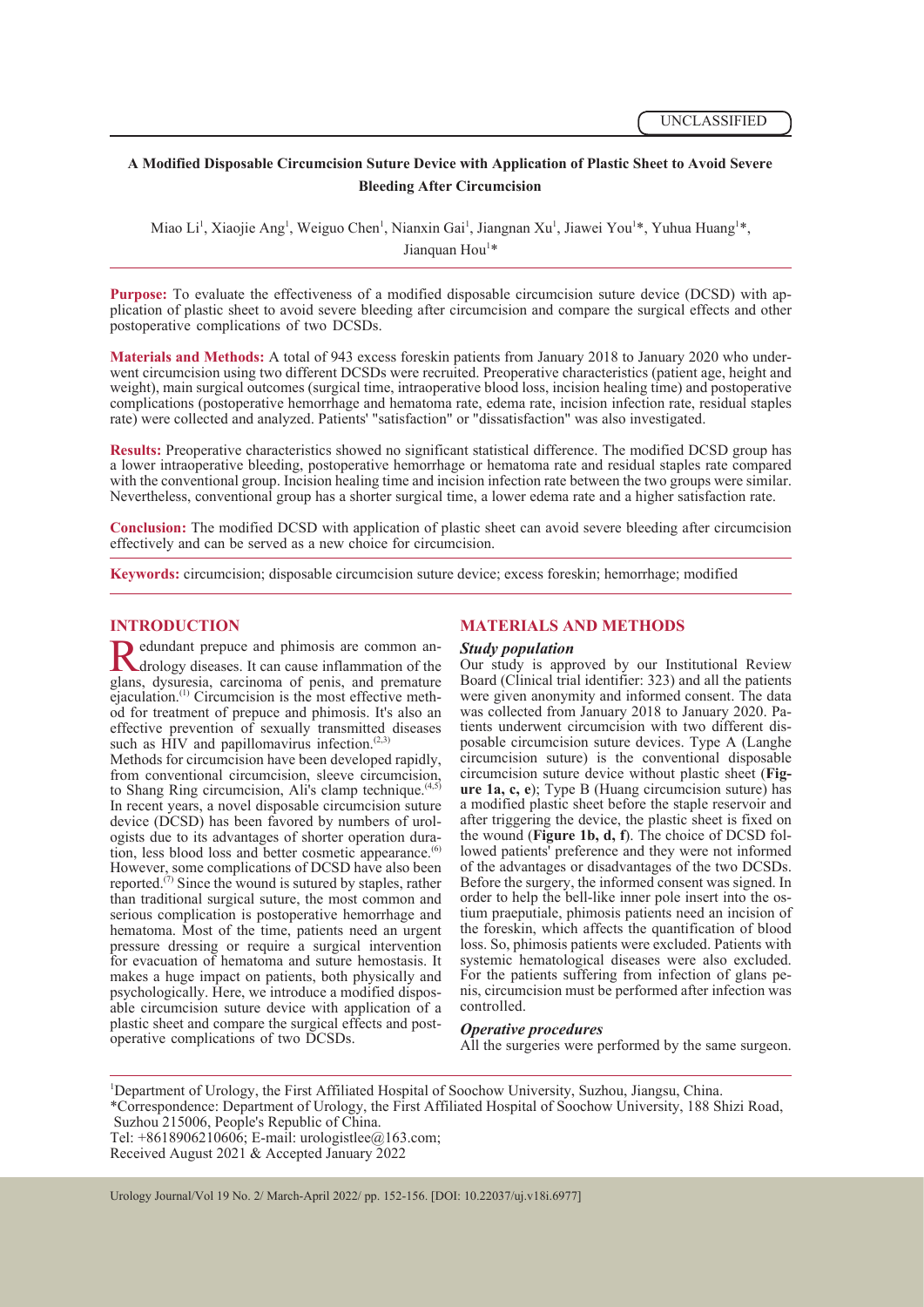| Circumcision group                         | Conventional group $(N = 552)$ | Modified group $(N = 391)$ | P-value    |
|--------------------------------------------|--------------------------------|----------------------------|------------|
| Age, years;                                | $28.1 \pm 11.4$                | $26.9 \pm 10.8$            | .095       |
| BMI, kg/m2;                                | $23.73 \pm 1.37$               | $23.56 \pm 1.26$           | .052       |
| Surgical time, min;                        | $5.2 \pm 1.0$                  | $7.7 \pm 1.4$              | $< 0.01*$  |
| Intraoperative bleeding, ml;               | $4.6 \pm 0.9$                  | $2.3 \pm 1.2$              | $<.001*$   |
| Postoperative hemorrhage and hematoma rate | $13/552(2.4\%)$                | $2/391(0.5\%)$             | $.026*$    |
| Incision healing time, day;                | $7.9 \pm 1.2$                  | $8.1 \pm 1.1$              | .062       |
| Edema rate                                 | 247/552 (44.7%)                | 208/391 (53.2%)            | $.011*$    |
| Incision infection rate                    | 93/552 (16.8%)                 | 77/391 (19.7%)             | .263       |
| Residual staples rate                      | 109/552 (19.7%)                | 17/391(4.3%)               | $< 0.001*$ |
| Satisfaction rate                          | 536/552 (97.1%)                | 344/391 (88.0%)            | $< 0.001*$ |
|                                            |                                |                            |            |

| Table 1. Comparison of operative and postoperative characteristics between the two groups. |  |
|--------------------------------------------------------------------------------------------|--|
|--------------------------------------------------------------------------------------------|--|

**Abbreviations:** BMI, Body Mass Index; \* Statistical difference. Values are mean ± SD.

First, the surgical area was fully disinfected and a local ly consists of an outer pole, a bell-like inner rod, an ad- justing knob and suture staple, (Figure 1a, b, c). The modified DCSD has a plastic sheet before the staple reservoir (**Figure 1d**). Devices of different sizes were designed to fit different penis sizes. Circumcision using DCSD approach was performed as Jingen Wang et al. described.<sup>(8)</sup> Briefly, we inserted the bell-like inner rod into the ostium praeputiale at first. And then, we fixed the foreskin onto the rod, and inserted the end of the rod into the outer pole. After adjusting the cutting position, DCSD was triggered. The redundant foreskin was removed and the staples were sutured at the incision at the same time. The frenulum was retained when circumcision was performed. Differently, Type A DCSD has no plastic sheet, and the staples were placed at the incision directly (**Figure 1e**). Type B DCSD has a modified plastic sheet, and the staples were placed at the plastic sheet before being fastened on the wound (**Figure 1f**). And this modified plastic sheet could apply pressure to prevent bleeding from the wound.

All patients in the two groups were dressed with a self-adhesive flexible bandage and prescribed oral antibiotics for 3 days. The pressure bandage should keep dry and clean, and it was removed 3 days after surgery. After that, the wound was cleaned every day until all the staples dropped out and the follow-up lasted 1 month at least until the incision was completely healing.



**Figure 1.** Structural composition and postoperative appearance of two DCSDs. a and b Structural composition of DCSD ① bell-like Figure 1.6 Collect pole (3) adjusting knob (4) safety-cap, c Suture staple of the conventional DCSD. d Plastic sheet before the staple reservoir of the modified DCSD. Postoperative appearance of the conventional DCSD. For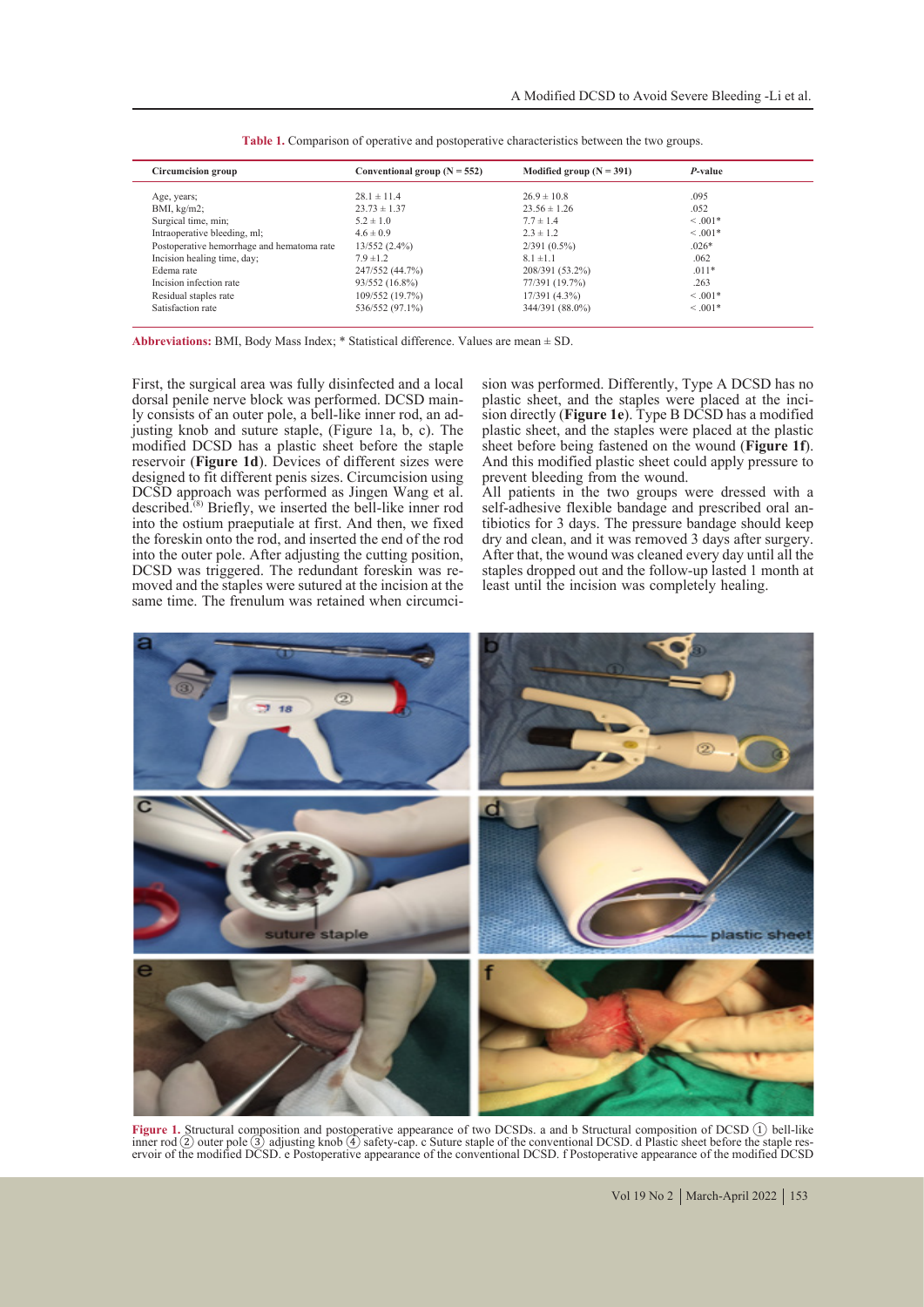

Figure 2. a Representative edema of the modified DCSD. b Representative edema of the conventional DCSD. c A postoperative hematoma case of the conventional DCSD. d A postoperative hemorrhage case of the conventional DCSD.

# *Evaluations*

Preoperative characteristics of the patients were collected, including patient age, height and weight, and body mass index (BMI) was calculated.<br>
2 Surgical time: It's the operation duration from Surgical time: It's the operation duration from the initiation to the end of operation.<br>3. Intraoperative bleeding: It's estim

3. Intraoperative bleeding: It's estimated by 5cm<br> $\times$  5cm gauzes which could suck 3.25mL blood (9)  $\times$  5cm gauzes which could suck 3.25mL blood.(9)<br>4. Postoperative hemorrhage and hematoma rate: Postoperative hemorrhage and hematoma rate: Patients with active bleeding or progressively larger he-<br>matoma (Figure 2c.d).<br>5. Incision healing time: When the wound healed

5. Incision healing time: When the wound healed completely, healing time was recorded.<br>6. Edema rate: Patients developed ed

6. Edema rate: Patients developed edema when pressure bandage was removed (**Figure 2a.b**).<br>7. Incision infection rate: Incision with exuda-<sup>8</sup>. It is incorporate: Incident and would not heal.<br> **8.** Residual staples rate: Patients who come back Residual staples rate: Patients who come back to remove the residual staples 1 month after surgery.<br>9 Satisfaction rate: Patients' "satisfaction" or Satisfaction rate: Patients' "satisfaction" or "dissatisfaction" with their cosmetic penis appearances and the whole recovery process.

### *Statistical analysis*

SPSS version 20.0 was used for statistical analyses. Numerical data were presented as mean  $\pm$  standard deviation (SD) and compared by independent *t* test. Normality and homogeneity of variance were assessed before independent t test. Wilcoxon rank sum test was used for data with non-normal distributions. Categorical data were presented as frequencies and percentages. and compared by Chi-square test or Fisher's exact test. *P* < .05 was considered statistically significant.

**RESULTS**<br>There were total 943 patients with excess foreskin enrolled in our study.  $55\overline{2}$  patients chose Type A (Langhe circumcision suture) DCSD for circumcision, and here er hand, 391 patients chose Type B (Huang circumci- sion suture) DCSD, and we defined it as the "modified group". The patients' age and BMI between the two groups showed no significant statistical difference ( $P = .095$  and .052 respectively). Surgical time in the conventional group was significantly shorter than that in the modified group  $(P < .001)$ . However, intraoperative blood loss in the conventional group was higher than that in the modified group  $(P < .001)$ .

At the follow-up, in modified group, postoperative he-<br>matoma occurred in only two patients. One patient's he-<br>matoma occurred after 3 days from the pressure band-<br>age was removed. Another one occurred after strenuous<br>exer orrhage and hematoma occurred in 13 patients, which showed a significantly higher rate than modified group (2.4% versus 0.5%,  $\vec{P} = .026$ ). Figure 2c.d were representative postoperative hematoma and hemorrhage patients. Incision healing time and incision infection rate between the two groups showed no significant statistical difference ( $P = .062$  and  $P = .263$  respectively). After patients' pressure bandage was removed, edema rate was calculated. We found that in the modified group, edema rate was significantly higher than convention-<br>al group (53.2% versus  $44.7\%$ , P = .011). Figure 2a.b were representative edema patient in two groups. At 1-month visit, most patients experienced spontaneous removal of wound staples. Residual staples rate in con- ventional group and modified group were 19.7% and 4.3% (*P* < .001) respectively. Interestingly, satisfaction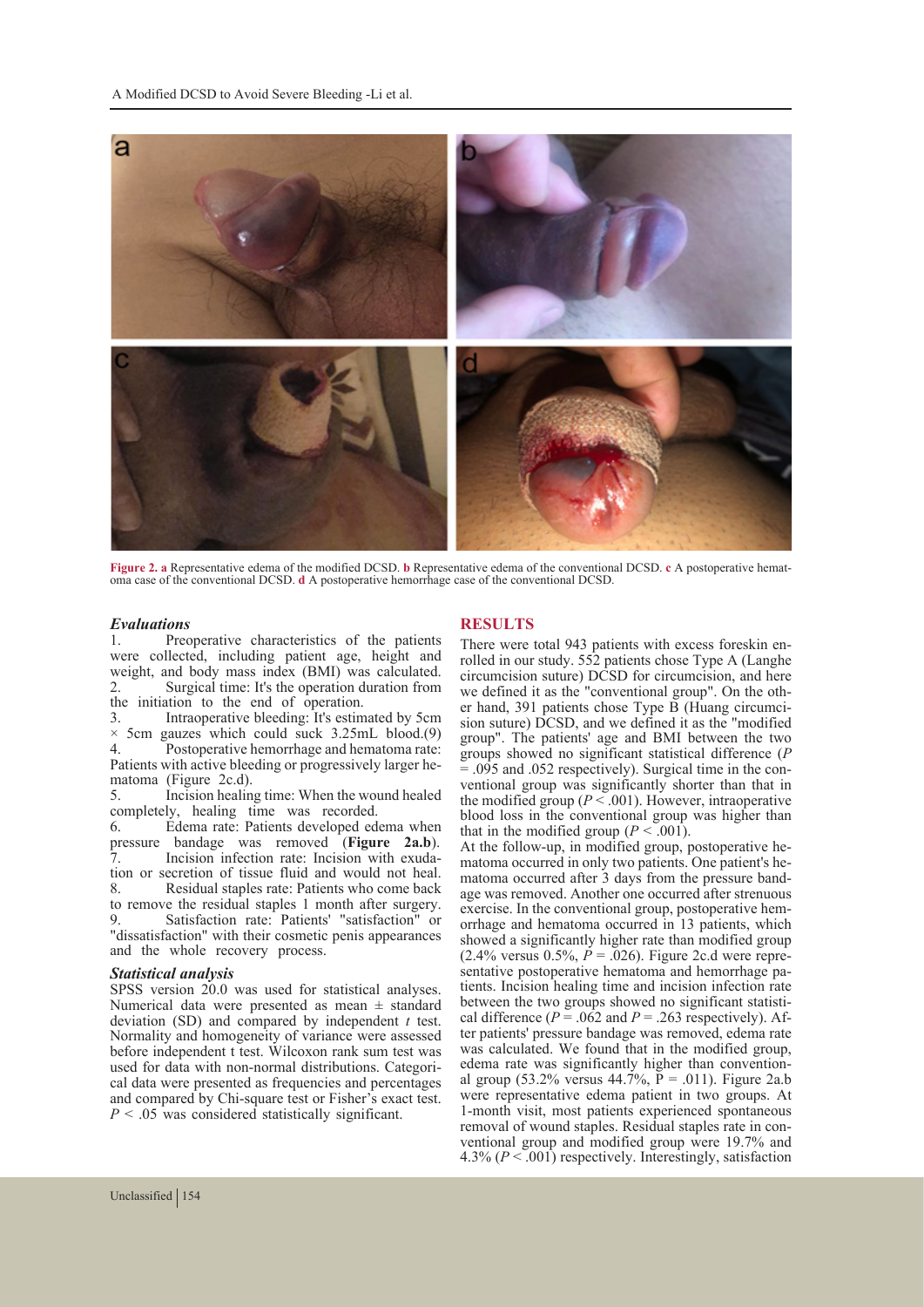rate in modified group was lower than conventional group (88.0% versus  $97.1\%$ ,  $P < .001$ ) despite its lower intraoperative bleeding, postoperative hemorrhage and hematoma rate. All the detailed data was shown in **Ta- ble 1**.

### **DISCUSSION**

Although circumcision is an effective method in preventing sexually transmitted diseases and curing refractory balanitis, many people underwent circumcision just on account of religious obligation.(10,11) Postoperative complications may be an important factor preventing people from circumcision. In some western countries, iatrogenic phimosis was reported as a common complication after circumcision with thermocautery.<sup>(12)</sup> In South Africa, where HIV infection rates are high, voluntary medical male circumcision remains suboptimal, with safety concerns identified as a barrier to uptake. $(13)$ On account of this, new safe and efficient circumcision devices are urgently needed which might promote the prevalence of voluntary medical male circumcision.

In recent years, with the development of minimally invasive surgery and improvement of people's perception of circumcision's importance, acceptability for circumcision is gradually increasing in China. A novel na these years.<sup>(14)</sup> It has also been reported in the West and is loved by many doctors thanks to its advantages of shorter operation duration, less blood loss and better cosmetic appearance.<sup>(15)</sup> However, some problems of DCSD were reported. For example, patients with severe phimosis need to cut the prepuce which undoubtedly increases the risk of intraoperative bleeding.<sup>(16)</sup> There is a risk of hemorrhage for patients operated with DCSD, since the wound was stapled together instead of suture. Postoperative hemorrhage and hematoma may be the most common and serious complication.<sup>(17)</sup> It makes huge impact on patients, both physically and psycho-logically. So, many urologists are searching for a mod-<br>ified method to reduce bleeding.<sup>(18)</sup>

In our department, another modified DCSD was used recently. This new DCSD has a modified plastic sheet. It can exert a pressure on the wound while the staples are used to fix the wound. In our study, we compared the surgical effects and postoperative complications of two DCSDs. The patients' age and BMI between the two groups showed no significant statistical difference, excluding the effects of age and BMI on this study. We found that the modified group had a lower intraoperafour tive blood loss and postoperative hemorrhage or hemat-<br>oma rate  $(P < .001$  and  $P = .026$  respectively), mainly thanks to the compression of the plastic sheet on the tional DCSD has no plastic sheet and the staples fix the incision wound directly. Occasionally, some vessels between the fixed staples might cause subsequent bleed- ing or hematoma. At the same time, incision healing time and incision infection rate between the two groups showed no significant statistical difference ( $P = .062$ ) and  $P = 0.263$  respectively), indicating that this plastic sheet wouldn't affect wound healing or lead to incision infection. However, patients undergoing circumcision with modified DCSD were characterized by a higher edema rate than conventional group ( $P = .011$ ). It's attributed to that the compression of the plastic sheet on the wound can cause impairment of lymphatic reflux.

However, the edema can be controlled effectively when appropriate decongestant medications are used. We can also cut plastic sheet every two or three staples with scissors when the bandage is removed. And at that time, the wound is almost healed and postoperative hemorrhage or hematoma would scarcely occur. At 1-month visit, we compared the residual staples rate between the sidual staples rate was significantly higher than that of the modified group. We believe that the staples were sutured at the incision directly in the conventional group. and some staples were embedded tightly in tissue or scar. It's difficult for these staples to drop out spontaneously and patients had to come back to hospital to remove the residual staples. At last, the patients' satis-<br>faction rate was compared between two groups. Despite<br>modified group's lower intraoperative bleeding, postoperative hemorrhage and hematoma rate, patients in conventional group seemed to be more satisfied with their cosmetic penis appearances and experience in the recovery process. Most unsatisfied patients in modified group complained about the edema, since the edema could be observed directly and it caused their discom- fort and worry for a long time.

Nevertheless, there are several limitations within the present study. First, all the operations were performed servation of 30-60min. Different nursing care in different families might affect the outcome of surgery. This provided a potential confounding bias of the present investigation. Second, though BMI between the two groups were comparable, difference in BMI between the patients with hemorrhage and the patients without hemorrhage was not investigated. In terms of this issue, we will carry out further research in future study.

### **CONCLUSIONS**

Our study introduces a modified DCSD widely used in China recently with application of a plastic sheet. It has tive hemorrhage or hematoma rate and residual staples rate. Furthermore, it won't affect incision healing time and incision infection rate. Nevertheless, we should care about patients who used this modified DCSD, for its higher edema rate.

### **ACKNOWLEDGEMENT**

The present study was supported by the National Natural Scientific Foundation of China Grants (Nos. 81772708).

### **CONFLICT OF INTEREST**

The authors report no conflict of interest.

### **REFERENCES**

- **1.** Zhang SJ, Zhao YM, Zheng SG, Xiao HW, He YS. Correlation between premature ejaculation and redundant prepuce. Zhonghua Nan Ke Xue. 2006;12:225-7.
- **2.** Sharma AL, Hokello J, Tyagi M. Circumcision as an Intervening Strategy against HIV Acquisition in the Male Genital Tract. Pathogens. 2021;10.
- **3.** Smith JS, Backes DM, Hudgens MG, et al. Male Circumcision Reduces Penile HPV Incidence and Persistence: A Randomized